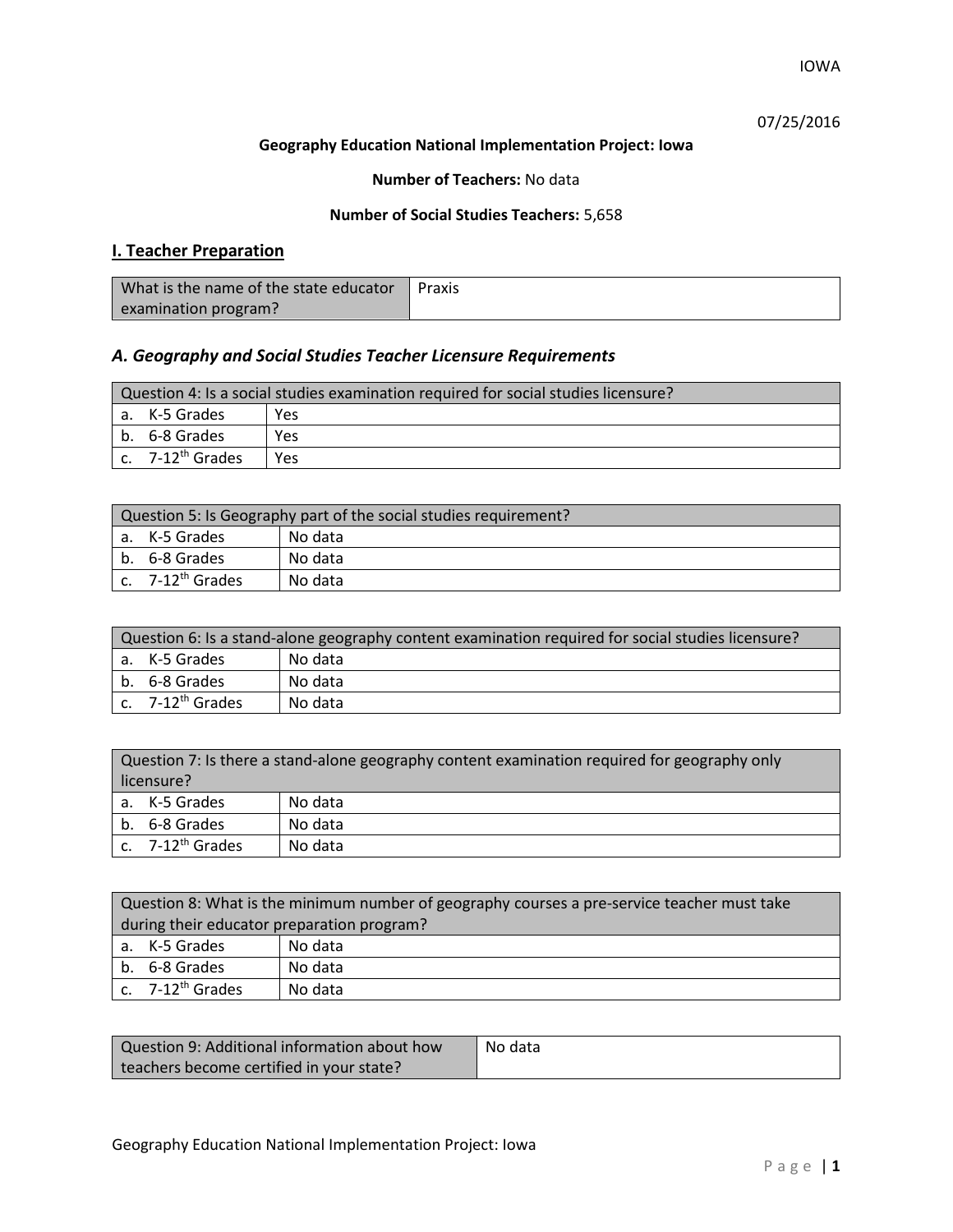# *B. Professional Development*

| Question 10: Can in service teachers receive<br>certification credit for professional<br>development courses or programs in<br>geography? | No data |
|-------------------------------------------------------------------------------------------------------------------------------------------|---------|
| Question 11: Does the state education agency<br>(SEA) provide professional development in<br>geography?                                   | No data |

# **II. Curriculum**

| Question 15: What is the name of the state   | Jowa Core K-12 Standards                    |
|----------------------------------------------|---------------------------------------------|
| standards?                                   |                                             |
| Question 16: How are the state standards     | No data                                     |
| presented by grade level?                    |                                             |
| Question 17: When were the standards last    | 7-10 years                                  |
| revised?                                     |                                             |
| Question 18: Are there plans for revision to | Current                                     |
| the state standards?                         |                                             |
| Question 19: Is geography included in the    | No data                                     |
| state standards?                             |                                             |
| Question 20: How are the geography           | Geography standards are organized by strand |
| standards organized?                         |                                             |
| Question 21: What framework and/or           | No data                                     |
| documents were used?                         |                                             |

## **Question 22: What general topics are included?**

No data

| Question 23: What is the total number of credit | 13 credit hours |
|-------------------------------------------------|-----------------|
| hours required for high school graduation?      |                 |
| Question 24: What is the total number of social | 3 credit hours  |
| studies credit hours required for high school   |                 |
| graduation?                                     |                 |
| Question 25: What is the total number of        | 9 credit hours  |
| geography credit hours required for high school |                 |
| graduation?                                     |                 |

| Question 26: What geography courses will students typically experience? |         |  |
|-------------------------------------------------------------------------|---------|--|
| a. K-5 Grades                                                           | No data |  |
| b. 6-8 Grades                                                           | No data |  |
| c. 7-12 <sup>th</sup> Grades                                            | No data |  |